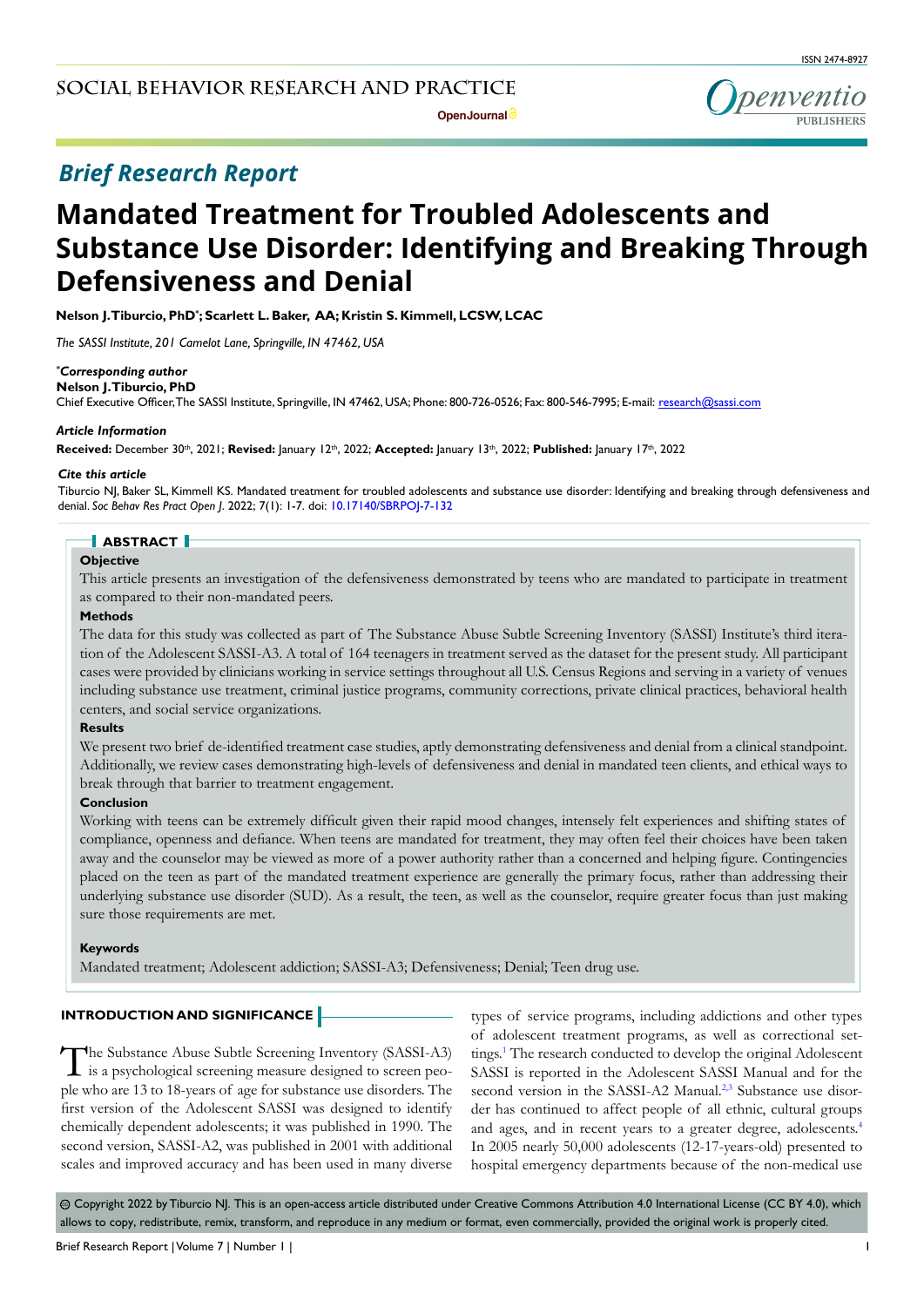

of prescription painkillers. Since that time, however, emergency room incidents for non-medical use of prescription narcotic pain relievers have continually increased in people under age 21[.4](#page-5-2) Over 100,000 people, many of which were teens, died of drug overdoses in the United States during the 12-month period ending April 2021, according to provisional data published by the US Centers for Disease Control and Prevention (CDC).<sup>[5](#page-5-3)</sup>

The ongoing program of research at the SASSI Institute, in tandem with the expressed needs of counselors and other treatment providers, prompted the development of a research version of the Adolescent SASSI-A2 that was used to develop the SAS-SI-A3.<sup>6</sup> The research version included all the previous items on the Adolescent SASSI-A2, along with the addition of new items and updated language reflecting current teen drug-use trends.<sup>[7](#page-5-5)</sup> This article focuses primarily on the defensiveness scale (DEF scale) and validity check (VAL Scale) out of the twelve total scales on the adolescent instrument as available today. These two scales are particularly important as recent research with adolescents shows decreases in openness as regards to age and novel information regarding the timing of the association between substance use and personality.[8](#page-5-6) The DEF scale independently, and when considered in combination with other scales on the SASSI-A3, can provide valuable insight into teens' behaviors.<sup>9</sup> These Scales are described more in depth later in this manuscript. Additionally, the friends and family risk scale (FRISK scale), when elevated, can indicate that the teen may have trouble recognizing and be in denial about, and unable to accept, the consequences of their substance misuse. Further research and findings of other scales on the SASSI-A3 and their utility is available elsewhere.[7,](#page-5-5)[10,11](#page-6-1)

## **METHODS**

#### **Sampling Procedures**

For this study, we review treatment mandated teens' SASSI-3 results. We discuss how their responses demonstrate defensiveness and denial, possibly brought on by the treatment mandate experience. Please contact The SASSI Institute for reprints of articles that present additional procedural and more elaborate methodological discussions on the development and validation of the adolescent SASSI-A3 substance use disorder screening inventory.

## **HUMAN RIGHTS PROTECTIONS AND HEALTH INSURANCE PORTABILITY AND ACCOUNTABILITY ACT ADHERENCE**

This study entailed minimal risk to participants, in that study participation consisted of providing anonymous responses on a screening survey regarding alcohol and drug-related experiences and attitudes. The risk of harm is thus no greater than would be encountered in standard psychological testing. In addition, treatment participants were invited to participate in the study by assessment professionals who use the SASSI screening survey in their practices, and who have an established professional relationship with the respondent. Both parents and teens decided whether to provide permission and assent to study participation.<sup>6</sup> Participants were allowed the option of skipping any question/s or withdrawing

from study participation at any time without incurring any penalty or rescinding any rights to which they would otherwise be entitled.

#### **Participants**

The data set from adolescents in treatment consisted of 164 cases from teens aged 13-18. All clinicians were qualified SASSI users who administered the SASSI-A3 *via* the SASSI Institute web-based screening application at [www.sassionline.com](http://www.sassionline.com). In appreciation for the use of their anonymous responses, The SASSI Institute made a \$5 donation to the teen's choice of a youth or pet charity.

#### **Data Collection Procedures for Teens**

As described in greater detail elsewhere, The SASSI Institute's ongoing Online Security Commitment ensures our systems and processes meet or exceed all state and federal regulations, including Health Insurance Portability and Accountability Act (HIPAA), 42 code of federal regulations (42 CFR), FamilyEducational-RightsandPrivacyAct (FERPA), and other regulations regarding confidential client data.<sup>[6](#page-5-4)</sup> To protect the privacy of study participants and confidentiality of the study data, each administration of the screening survey was automatically assigned a SASSIonline platform-generated sequence of characters to readily and singularly identify each case for the duration of the study. No identifying fields were formatted for the research administrations that would allow counselors to enter participants' names, date of birth, or any other item of personally identifiable information about the participant. Each participating counselor created a master list to match the participant's study identification (ID) number to the participant's name so that the counselor knew the associated identity for each screening report. The master lists were not shared with the study investigators. In addition, participant responses on the screening survey consisted of true/false, categorical, and numerical responses, which were numerically coded. At all times, counselors retained the ability to opt out of providing a diagnostic evaluation for a case, and instead choose to use the SASSIonline platform for paid administrations of the screening questionnaire. A separate research module on the SASSIOnline platform allowed participating counselors to administer the research survey to participants. We encrypted all data transmissions and de-identified client information so that all identifiable client information was maintained as encrypted data.<sup>6</sup> All research protocols and procedures were reviewed by the Advarra Institutional Review Board (IRB) prior to study commencement.

## **Measures**

**SASSI-A3: Research version:** Participants completed the research version of the SASSI-A3 which consisted of 87 true-false items and 24 face-valid alcohol and other drug frequency items that measure how often (0=never, to 3=repeatedly) respondents have engaged in and experienced effects from the use of alcohol and other drugs within a specified time frame. There are two possible outcomes: "high probability" or "low probability" of SUD.7 As mentioned earlier, we focused primarily on the teens scores on the DEF and VAL scales on the SASSI-A3.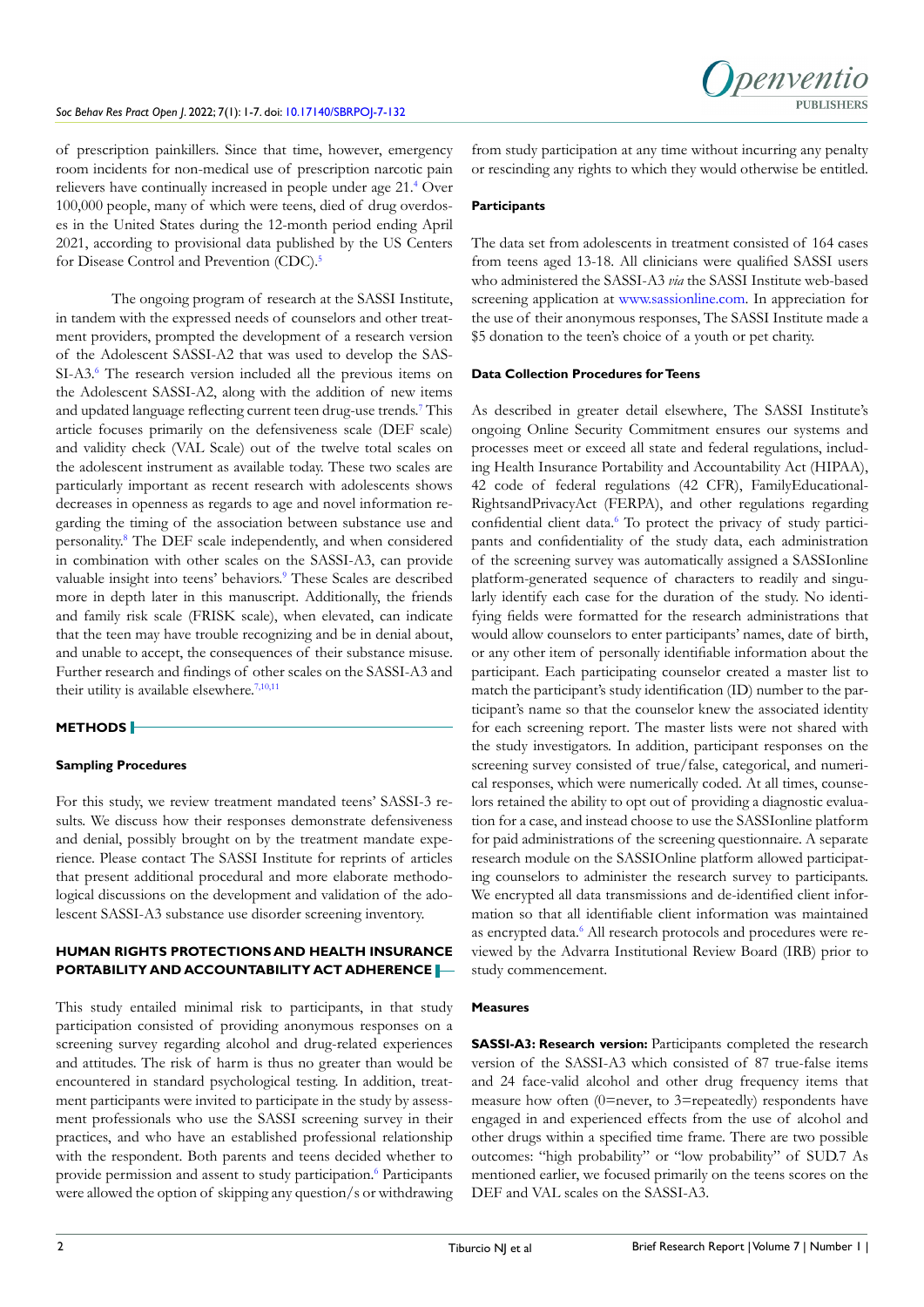## **Diagnostic and Statistical Manual (DSM-5)**

Clinicians' diagnoses regarding the presence or absence of substance use disorders were obtained in accordance with the American Psychiatric Association's DSM-5 symptom criteria.[12](#page-6-2) Counselors also specified the class of drug(s) the substance use disorder was related to for each diagnostic evaluation they conducted.

## **Data Analysis and Results**

Our total sample pool consisted of 164 teenagers between the ages of 13 and 18 (mean=16-years-old). Sixty-seven percent (67%) were Male, 33% Female. Adolescents in the overall sample identified themselves as White (49%), Black/African American (25%), Hispanic (15%), American Indian or Alaskan Native (1%), Asian, Native Hawaiian or Pacific Islander (1%), Multiracial/Other (9%). One percent reported being employed full-time, not employed (87%), part-time (11%), volunteer (1%). Forty-eight percent (48%) reported living with their parents, living with other relatives (7%), living with friends/other (10%), in a group home (3%), or in residential treatment (32%).

The mandated treatment sample consisted of teens referred from the following types of programs for further assessment and possible treatment. Thirty-four percent (34%) were criminal justice system referrals, social service programs (12%), medical professionals (2%), and other/unknown (52%). They were referred out to the following settings: criminal justice programs (2%), social services (12%), substance use treatment (82%), and other/unknown (4%). Thirty-seven percent (37%) of the teens had received previous SUD treatment and the mean number of arrest records for the group was two arrests.

We looked at clients' screening results on the SASSI-A3 in the mandated treatment group. The SASSI-A3 screening results, as shown in Table 1, are reasonably robust among the mandated clients. One hundred and twenty-one (121) of the 164 teens in our sample tested high probability of having an SUD and three had elevated, clinically significant, DEF scores. The mean age of the 121 who tested high probability was 16-years of age. Sixty-nine percent (69%) were Male, 31% Female and they identified themselves as White (45%), Black/African American (26%), Hispanic (16%), American Indian or Alaskan Native (1%), Asian, Native Hawaiian or Pacific Islander (2%), Multiracial/Other (10%). Of the 43 that tested low probability, 26 had elevated DEF and/or VAL scores alerting their clinician that they were not likely to have been forthcoming when answering the questionnaire, recommending further evaluation. The mean age of the 26 with elevated DEF and/or VAL scores was 16-years of age. Fifty-four percent (54%) were Male, 46% Female and they identified themselves as White (62%), Black/African American (15%), Hispanic (19%), Multiracial/Other (4%). Fifty-nine percent (59%) of the referrals among those who tested low probability, but had elevated DEF and/or VAL scores came from sources outside of the justice system, social service programs, and/or medical professionals. Prior research conducted on the SASSI-A3 included a thorough logistic regression analysis using type of assessment setting, together with all client demographic variables as predictors of screening accuracy;

these analyses showed no significant effect on accuracy.<sup>[6](#page-5-4)</sup> It is noteworthy that additional larger sample size research on the SASSI-A3 demonstrates that the inclusion of subtle items (questions not directly related to substance use), and the research on defensive responding enable SASSI-A3 classifications to be quite accurate, even when DEF scores are elevated.<sup>[7](#page-5-5)</sup>

penyentic

| <b>SASSI-A3 Screening Outcome</b> |                                |                               |       |
|-----------------------------------|--------------------------------|-------------------------------|-------|
| <b>Sample Group</b>               | High<br><b>Probability SUD</b> | Low<br><b>Probability SUD</b> | Total |
| Mandated treatment                | 121                            | 43                            | 164   |

#### **DISCUSSION**

This study's objective was to demonstrate the value of identifying high-levels of defensiveness and possible denial of usage in teens mandated to treatment by using the SASSI-A3 and breaking through defensiveness and denial to move forward in the treatment process. The SASSI-A3 was designed to identify individuals in need of further evaluation for SUD, including individuals who may be unable or unwilling to acknowledge their substance misuse. Questions directly related to substance use (face-valid) and questions not directly appearing to be about substance use (subtle items) are organized into nine scales that are utilized in a series of decision rules to produce a dichotomous SUD screening classification. There are two possible outcomes: "high probability" or "low probability" of SUD.<sup>7</sup> The SASSI-A3 contains a Defensiveness scale score (DEF) which identifies defensive responding and lack of forthright disclosure not necessarily related to substance use. Another scale is the Validity Check (VAL) which identifies some individuals for whom further evaluation may be of value, even though they are classified as having a low probability of an SUD. When a client is identified as low probability on the SASSI-A3 screening outcome, and they have an elevated score on the DEF  $(10+)$  and/or VAL  $(5+)$  scale this can alert clinicians that the teen is likely not being forthcoming and further evaluation is recommended (see brief case example 1 below). These two scales were designed to provide practitioners a way of identifying clients who were likely minimizing disclosure of substance use. This is particularly true when screening results are not consistent with collateral information within the case file regarding a client's likely abuse of substances, as demonstrated elsewhere.<sup>11</sup> Because the SASSI-A3 is highly resistant to faking good, when teens whose screening outcome on the SASSI-A3 results in a high probability, but they have a high DEF score this can provide additional insight into the client, providing further insight and benefitting the clinician in helping the teen to acknowledge existing problems and begin to make positive changes (see brief case example 2).<sup>11</sup>

Below we present a couple of brief screening examples of randomly selected cases from mandated clients given the SAS-SI-A3. Both teens have elevated DEF scores, but one screened high probability for an SUD and the other screened low probability. The SASSI-A3 has additional scales beyond the DEF scale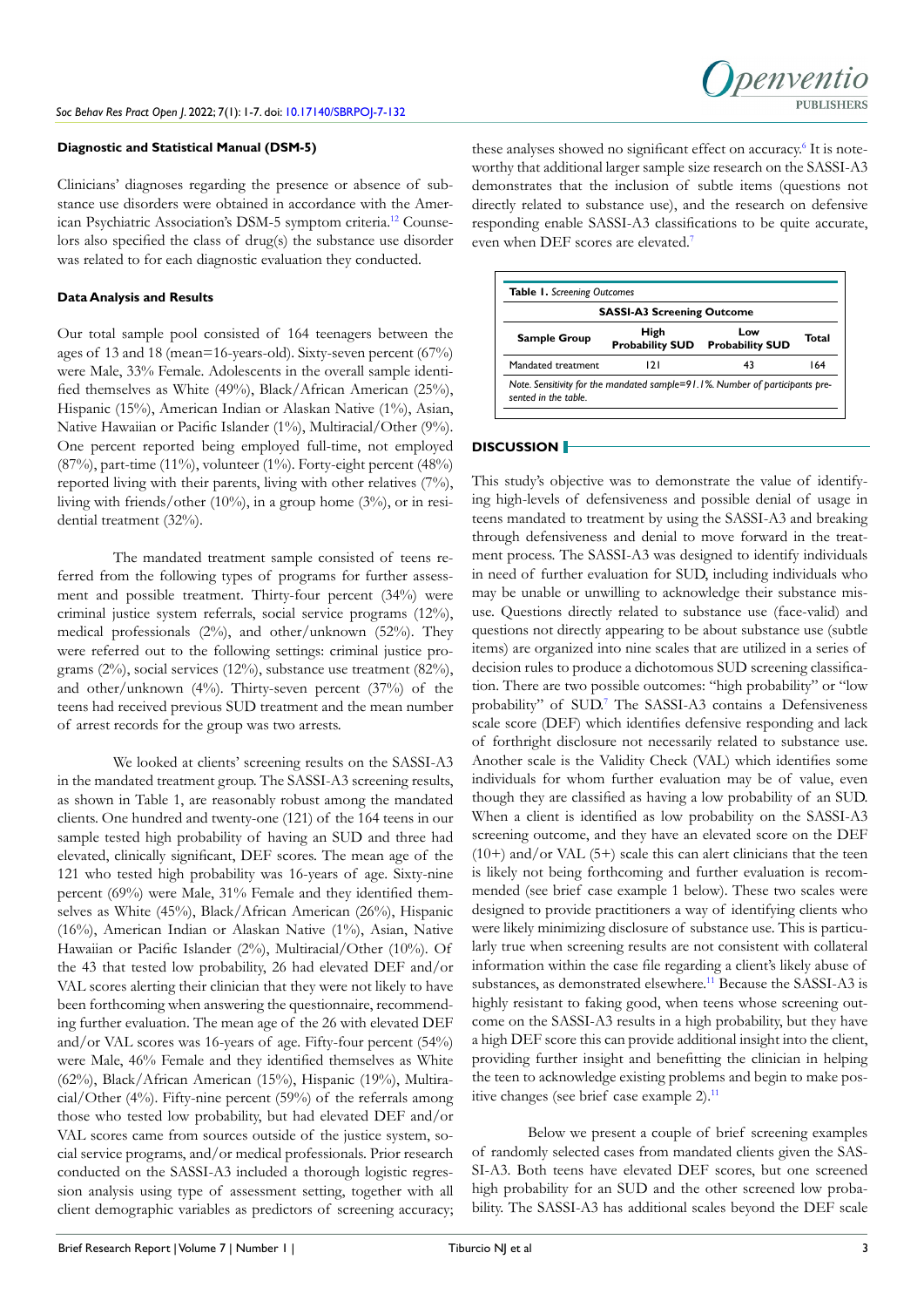

discussed in this study. Scale scores on the SASSI-A3 can provide clinically useful information when above the 85<sup>th</sup> percentile or below the 15th percentile (this is the same as T-Scores above 60 and below 40) on the profile sheet (Figures 1 and 2).[7](#page-5-5) Recognizing these profile patterns has proven valuable in directing the ongoing course of assessment and treatment planning. Inferences drawn from SASSI-A3 scale score interpretation are hypotheses to explore based on years of feedback from professionals using the instrument.[7](#page-5-5) For in-depth information on interpreting SASSI-A3 scale score results, please refer to the SASSI-A3 User Guide & Manual.[7](#page-5-5)

## **NAOMI's BRIEF CASE SCREENING EXAMPLE**

For this case study, we examine the SASSI-A3 screening results of a 16-year-old female whom we will call "Naomi" as shown below in Figure 1. Even though Naomi did not acknowledge any substance misuse on the face-valid alcohol or face-valid other drug scales (FVA=0 and FVOD=0) which are scales that measure how often respondents have engaged in and experienced effects from the use of alcohol and other drugs within a specified time frame (e.g., lifetime, past 12-months) (for example: Gotten into trouble at home, school, work or with the police because of your drinking?; Used alcohol and medications or drugs at the same time?) as well as a zero on the symptoms (SYM) scale, which measures the extent to which the client acknowledges the problems and consequences of their substance use history and contains face valid items (i.e., True or False: I have sometimes drunk too much beer or other alcoholic drink) she still tested positive "High Probability" on the SASSI-A3 based on the subtle scale scores. Naomi has a lack of acknowledgment of her problematic behavior that extends beyond substance misuse. Her elevated DEF score (11), which is above the

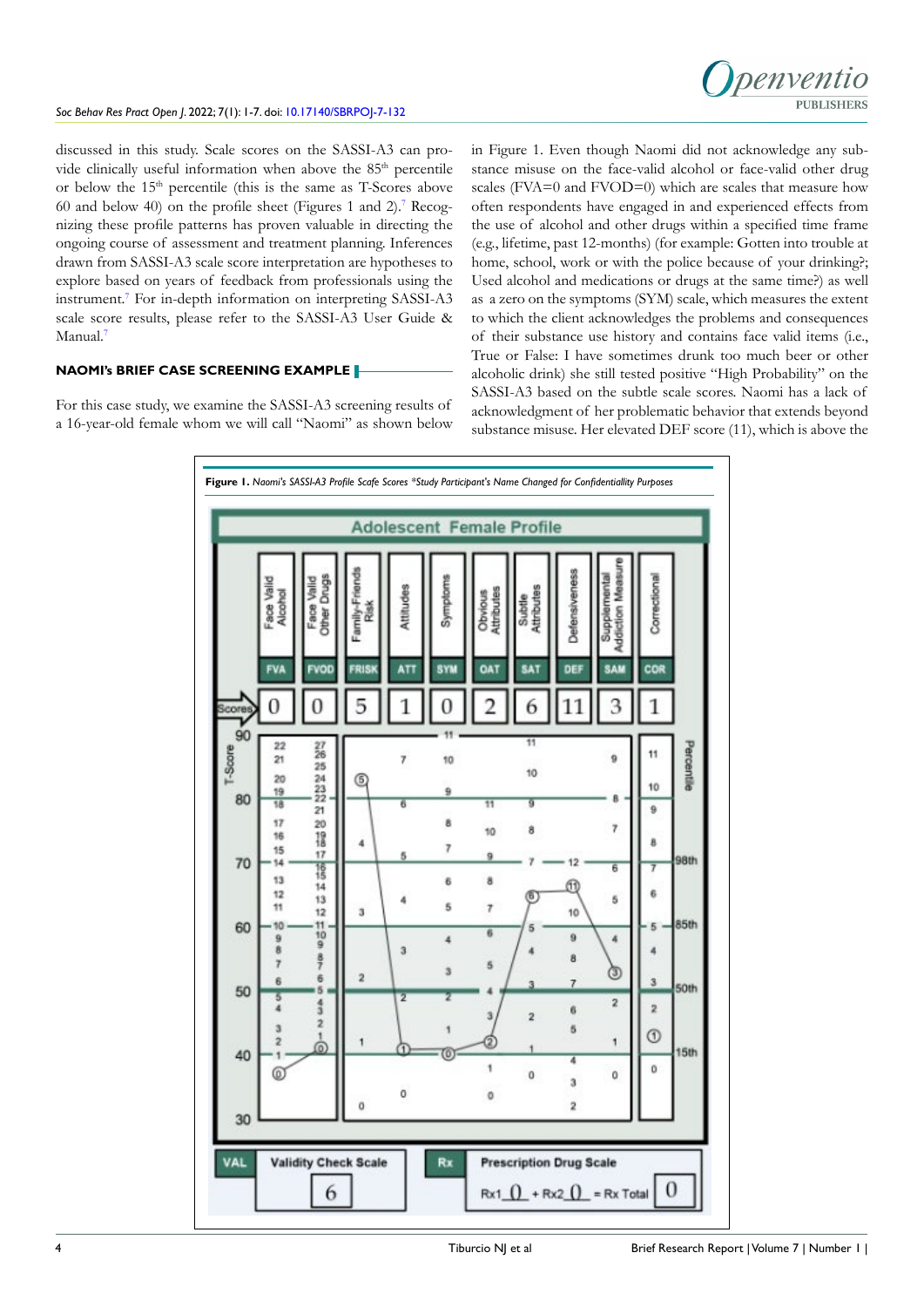



85th percentile, indicates she was highly defensive while completing the questionnaire. One inference that may be drawn is that she is likely to have difficulty disclosing information about her usage. On the friends and family risk (FRISK=5) questions, a scale derived from face valid items that measures the extent to which the client is part of a family/social system that is likely to enable substance misuse. (i.e., True or False: One of my parents was/is a heavy drinker or drug user), she endorses items regarding her parents' substance misuse, their negative moods and her sense of distance from them. Her low score on the Obvious Attributes (OAT=2) scale, a scale that provides information regarding the extent to which the client is aware of, and able and willing to acknowledge some behavioral characteristics that may accompany substance misuse and indicates that she is likely to have a hard time acknowledging her "character flaws". Finally, her Subtle Attributes (SAT=6) score, a scale that indicates denial or lack of insight on the impact substances have

in someone's life, is elevated which may provide her with a basis for focusing exclusively on her parents' problems, while avoiding recognizing her own role in the problems and negative feelings she may be having.

Treating Naomi is likely going to be challenging. Her SASSI-A3 results suggest that she has a substance use disorder and has a tendency to focus on others, thereby not assuming responsibility for making positive changes in her own life. It will be important to support her in a process of gaining increased awareness of her role in both causing, and alleviating problems in her life.

## **MELODY'S BRIEF CASE SCREENING EXAMPLE**

For this case example, we examine the SASSI-A3 screening results of a 17-year-old female whom we will call "Melody" as shown be-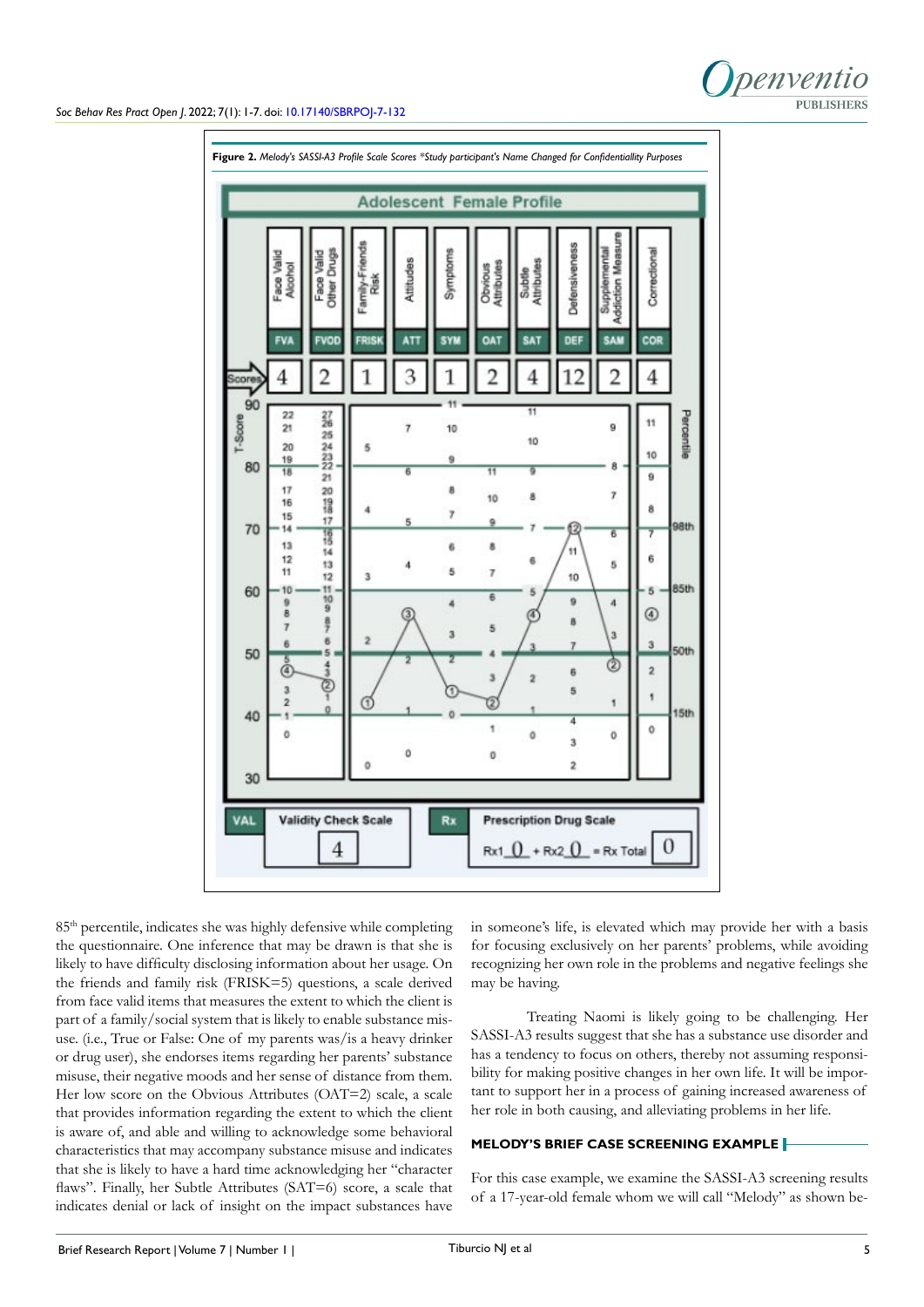

low in Figure 2. Melody was classified as low probability of having a substance use disorder. DEF is the only scale that is elevated above the 85th percentile, which makes it clinically significant.

Melody's score on the DEF scale indicates she responded on the SASSI-A3 in a manner that is similar to adolescents who were instructed to answer in a way that conceals evidence of substance misuse. Therefore, we might infer that Melody responded in a defensive manner. An elevated DEF on the SASSI-A3 does not, however, necessarily mean that the adolescent is defensive in regard to substance misuse. Nor does an elevated DEF tell us whether the defensiveness is in response to the events surrounding the assessment, or if it is part of a more general personality trait. She should be flagged for possible further evaluation, especially if her behavior and history indicate that there is a basis for concern. It may be of value to continue to monitor her for substance misuse.

## **Limitations and Future Research**

It is important to realize that the SASSI questionnaire is an objective screening tool. As such, it cannot be claimed that it can be used as a standalone assessment instrument. In fact, our literature, website and social blogs state this fact explicitly. Despite this, professionals worldwide have used SASSI tools as part of overall assessment packages for over three decades.

This paper focused primarily on the importance of identifying Defensiveness and denial in mandated clients, but clinical experience with the SASSI has produced subjective clinical observations of correspondence between other scale scores. In the future, we will be conducting further research verifying the utility of other scales on the SASSI-A3 instrument to provide a fuller understanding of their use, interpretation, and value when used properly within multiple treatment settings among adolescents.

The data used for this study was comprised of a convenience sample we intentionally extracted from the larger validation study, and solely for the intent of illustrating defensiveness among mandated teens. Data used to validate the screening instrument were submitted by practitioners engaged in ongoing programs of substance use assessments and screening with teens.<sup>6,13</sup> Pursuant to IRB regulations and mandates, incarcerated teens, or those in Foster Care were not included in this study. Future research including these settings would extend the generalizability of current findings to these populations, particularly as it pertains to defensiveness. Additionally, future research should include a qualitative piece including focus groups.

## **CONCLUSION**

Working with teens can be extremely difficult given their rapid mood changes, intensely felt experiences and shifting states of compliance, openness and defiance. This is especially true when working with teens who did not enter treatment willingly. This fact further complicates the difficult task of distinguishing between a teen acting out and being defensive because of their substance use, or just being a defiant teen dealing with adolescence. When teens are mandated for treatment, they may often feel their choices have been taken away and the counselor may be viewed as more of a power authority rather than a concerned and helping figure. The counselor should maintain awareness that the client was mandated for treatment and why they were mandated. They should also be aware of any requirements to successfully complete treatment that may have been placed on the client. As a result of these contingencies, the teens' primary focus may be completing those requirements, rather than focusing on their underlying SUD that got them mandated for treatment in the first place. It is thus important that the counselor not only focus on the needs of the referral source, but provide empathic focus on all of the teen's needs, facilitating their becoming an active partner in the treatment process. Proper training on the use and interpretation of the SASSI is worthwhile for professionals to make full and appropriate use of the instrument and begin breaking through client barriers towards achieving a successful outcome.

## **CONFLICTS OF INTEREST**

The authors declare that they have no conflicts of interest.

## **REFERENCE**

<span id="page-5-0"></span>1. Miller FG, Lazowski LE. Substance abuse subtle screening inventory for adolescents-second version. In: Grisso VT, Seagrave D, eds. *Mental Health Screening and Assessment in Juvenile Justice*. New York, NY, USA: Guilford Press; 2005: 139-151.

<span id="page-5-1"></span>2. Miller GA. *The Adolescent Substance Abuse Subtle Screening Inventory (SASSI) Manual.* Bloomington, IN, Indianapolis: The SASSI Institute; 1990.

3. Miller, FG, Lazowski, LE. *The Adolescent Substance Abuse Subtle Screening Inventory-A2 (SASSI-A2) Manual*. Springville, IN, Indianapolis: The SASSI Institute; 2001.

<span id="page-5-2"></span>4. Substance Abuse and Mental Health Services Administration. Marijuana. 2007. Web site. [https://roar.nevadaprc.org/system/](https://roar.nevadaprc.org/system/documents/2154/original/NPRC.147.DrugAbuseWarningNetwork2005.pdf?1) [documents/2154/original/NPRC.147.DrugAbuseWarningNet](https://roar.nevadaprc.org/system/documents/2154/original/NPRC.147.DrugAbuseWarningNetwork2005.pdf?1)[work2005.pdf?1398896385](https://roar.nevadaprc.org/system/documents/2154/original/NPRC.147.DrugAbuseWarningNetwork2005.pdf?1). Accessed November 11, 2021.

<span id="page-5-3"></span>5. Center for Disease Control and Prevention (CDC). Provisional Drug Overdose Death Counts; 2021. Web site. [https://www.cdc.](https://www.cdc.gov/nchs/nvss/vsrr/drug-overdose-data.htm) [gov/nchs/nvss/vsrr/drug-overdose-data.htm](https://www.cdc.gov/nchs/nvss/vsrr/drug-overdose-data.htm). Accessed November 22, 2021.

<span id="page-5-4"></span>6. Tiburcio NJ, Hanauer M, Baker SL. Validation of the adolescent substance abuse subtle screening inventory-A3 (SASSI-A3). *J Addict Res Ther*. 2020; 11(5): 400. doi: [10.4172/2155-6105.1000400](http://doi.org/10.4172/2155-6105.1000400 )

<span id="page-5-5"></span>7. Perera DM, Perry JC. Screening for adolescent substance-related disorders using the SASSI-A2: Implications for nonreporting youth. *Journal of Addictions & Offender Counseling*. 2011; 31: 66-79. doi: [10.1002/j.2161-1874.2011.tb00068.x](http://doi.org/10.1002/j.2161-1874.2011.tb00068.x)

<span id="page-5-6"></span>8. Jones SA, Van Fossen RP, Thompson WK, Baker FC, Clark DB, Nagel BJ. Developmental trajectories of big Five personality traits among adolescents and young adults: Differences by sex, alcohol